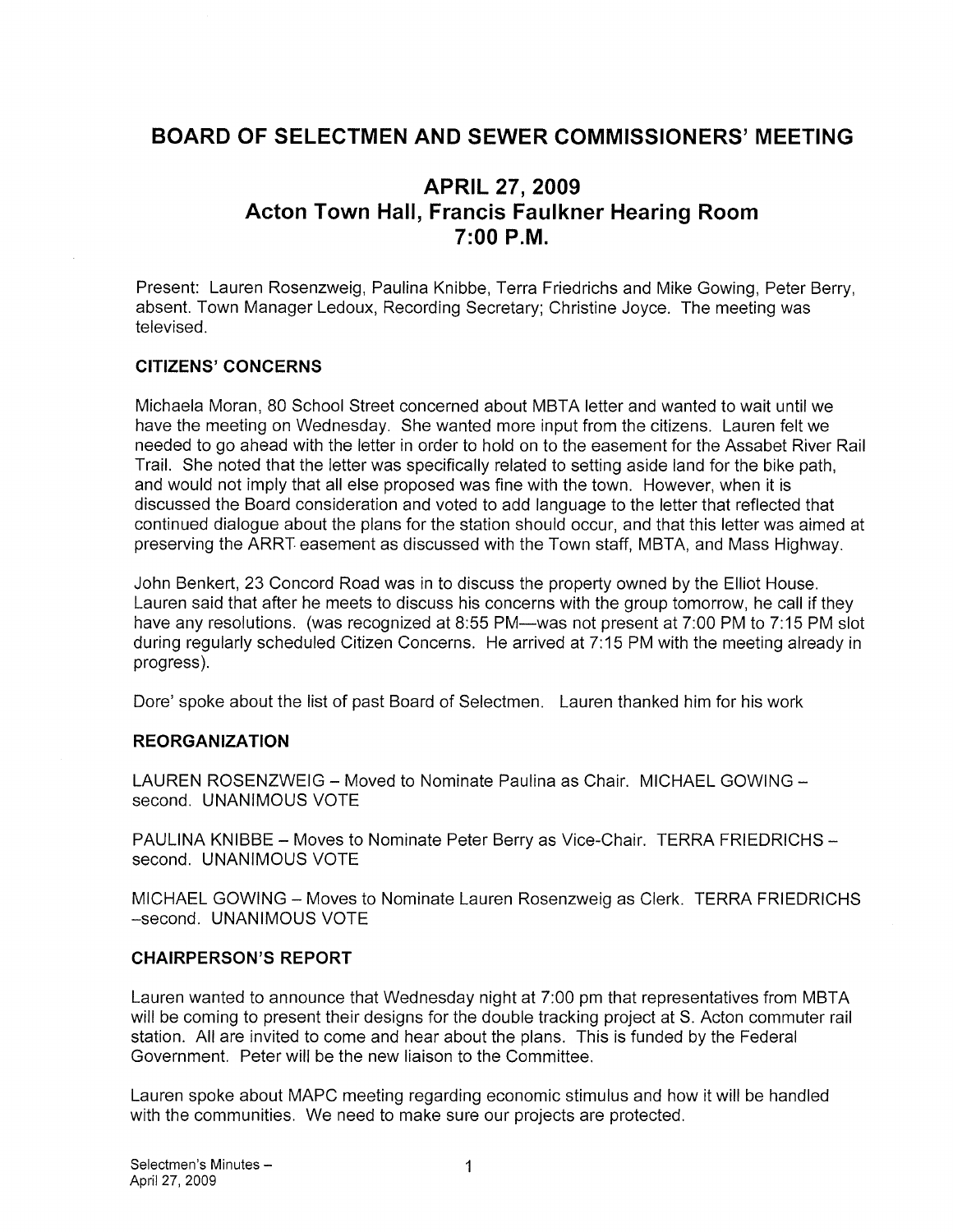Comprehensive Community Plan — a summary of the meetings with all those involved can be obtained on the web site.

Lauren also spoke about the Patriots Day this year and there were a lot of activities for all to enjoy, and how this helps us to find out where our place is in history.

#### OPERATIONAL MINUTE

Steve read a statement regarding of Swine Flu. We have not had any one in Acton and Massachusetts be affected. Flu prevention guidelines are outlined on the web. Board of Health will run a drill of the medical reserve corps in preparation, and continue to closely monitor.

Central Street Sidewalk work has begun.

Town Staff Appreciation luncheon for the senior's was held today and that it was a great success.

Social Outreach Coordinator at the next meeting will request funds for purchase of food cards for those in need. In addition staff will be making donations to help fund these.

# SELECTMEN'S REPORTS

Green advisory wrote to Terra for applications that were not selected in the first round

OLEC request for legislation support

Design Board will be looking into the proposed Next Generation Children's Center proposal.

Comprehensive Community Plan Phase II was outlined by Terra. She said we need to review demographics and who we are serving, as well as Town Meetings. The task will be reviewed under the MGL guidelines.

Farmer's Market is moving along and Counsel has reviewed.

Mike said the senior's had a great time at the Appreciation Luncheon sponsored by the Town Employees.

Paulina will be liaison to the Side Walk Committee

# PUBLIC HEARINGS & APPOINTMENTS

#### SUB WAY SUB SHOP, COMMON VICTUALLER LICENSE, 134 GREAT ROAD

MICHAEL GOWING — Moved to approve. LAUREN ROSENZWEIG second. UNANIMOUS VOTE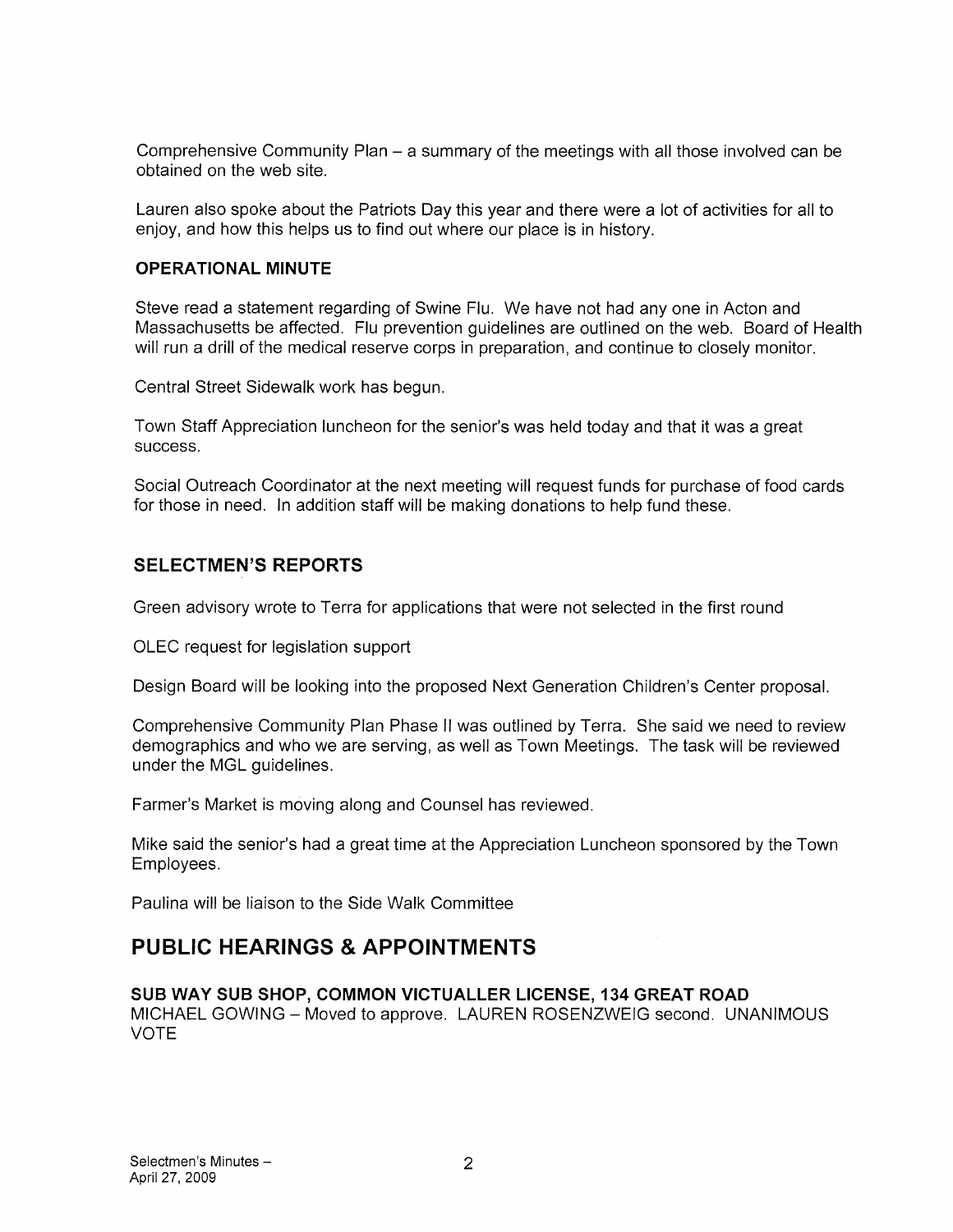#### SITE PLAN SPECIAL PERMIT, 01/23/09-417, WETHERBEE PLAZA II, 107-115 GREAT ROAD

Paulina read the notice and opened the meeting that had been continued to tonight. Mark Donohoe presented the site plan for approval. Leo Bertolami spoke about the curb cut and sidewalk reconstruction by the State. He further outlined the Ellsworth Village issue. The Building Commissioner gave them some leeway on the plan.

Leo asked that they allow a 6-10 month stay. They want the options held for more time to review the plans. Leo wants a temporary occupancy under a Bond and will remove the signage and pay the \$1,000 per sign.

Roland Bartl spoke about the meeting with Mr. Bertolami. He could support some arrangement, but Roland was not sure what Leo said and we would wish to only work with one tenant. The buildings cannot be moved forward. The building needs to be done upfront if it is East Acton Village.

Mike noted that he has signed the paperwork under the Mullin Plan that he has reviewed the CD of the previous meeting.

Terra spoke about what staff has recommended—that the applicant combine the lots.

Roland spoke about the desire of the town that the tenant not be evicted and that the town has worked with Mr. Bertolami and he was asked to resolve the outstanding issues.

Roland said remove the lot line and let the upper portion continue under the protected Limited Business zoning under 2004 protection. That resolves the issue.

Lauren said that she is in favor of the lot combining and going under the previous zoning. She said she does not want him to make the statement about demolishing the house again, and respectfully asks that he not make that statement again. She thinks we need to go back to the old zoning.

Mike spoke about language changes that would save a lot of time.

Leo spoke about the demolishing the buildings, and he said it was planning's statement about the statement, Roland said he did not say anything about demolishing buildings. He suggested they be moved up closer to the road as is required in East Acton Village Zoning.

Terra asked about the remedy of this. Leo said he give the Town a \$5,000 Bond and in 6-9 months we don't have an agreement we can keep the money.

Paulina spoke about the importance of zoning, and suggested he fix what is going on by combining the two lots and asked for his response. He agreed with what she said and he further explained the issue as he understands them.

Leo asked for list from planning if we go back to limited BUSINESS what he needs to do as he goes forward in revising the plan.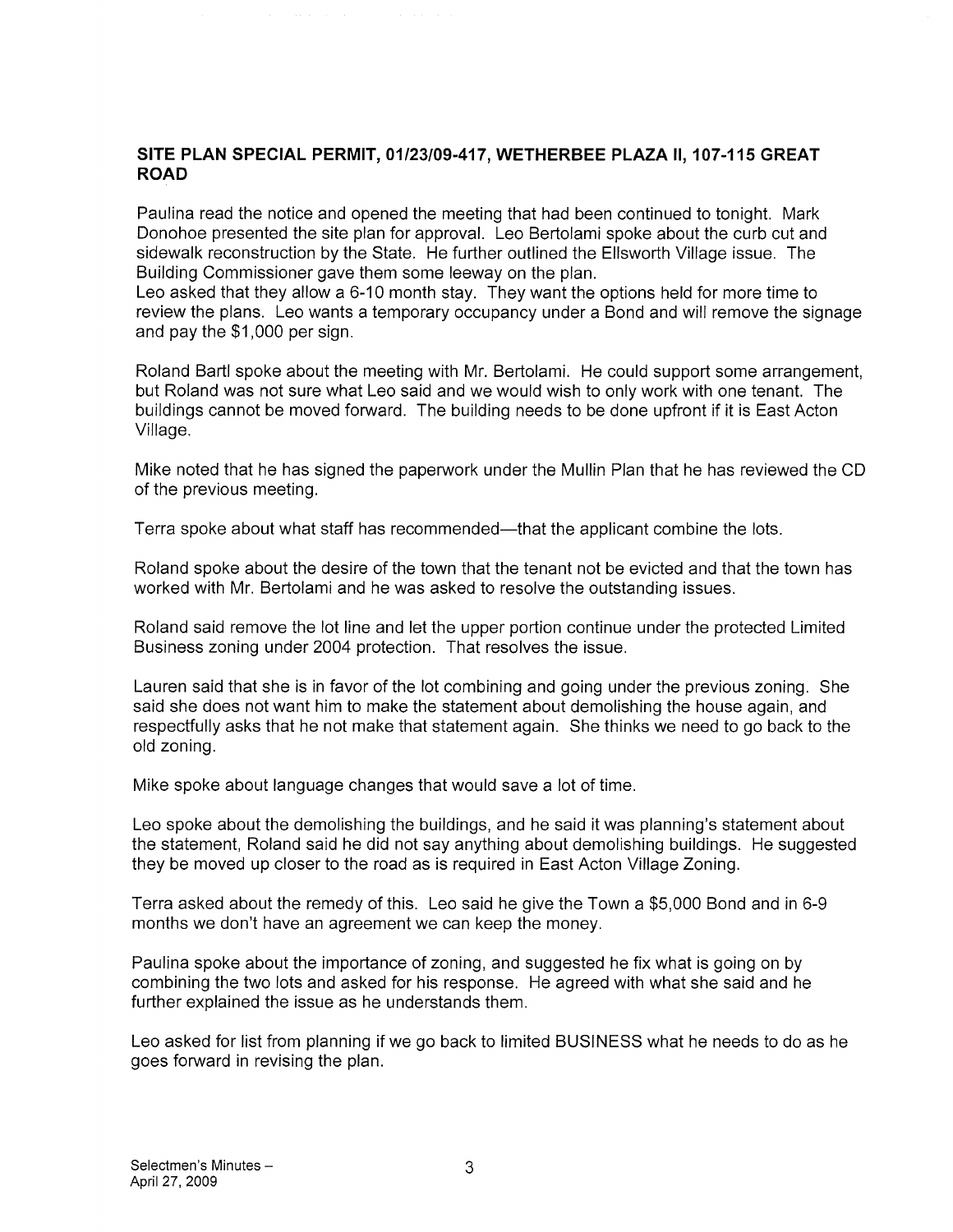Paulina asked Roland, if we were to deny this and allow existing tenant to stay contingent with the understanding that if it can be resolved in the 6-9 months if he can use limited business zoning.

Roland said they want to keep the tenant and get a sign, or the Board of Selectmen would limit this to a time and limited to the one tenant that occupies the site. Leo did not want to remove the tenant but would have to notify his Fortune 500 companies of changes that would be required in the leases regarding certain fees.

Lauren asked the Planner about Enforcement Letter and the amount of the bond. If it goes to litigation it will cost more than \$5,000.00.

Paulina wanted to know what zoning is going to take place on the site as limited Business Zoning. We need to close the door on East Acton Village. If the lots are combined it becomes Limited Business. Roland spoke about the Conservation issues on site that have been approved.

Paulina said we deny plan 60-90 days if you do not resolve the issues with your tenant you come back with modification of the site plan (amend Plan). Roland said we might need to have him file a new site plan if it is triggered under zoning.

Leo offered one tenant, sign permit and upon approval of a site plan for one lot, he will remove any non-compliant signage.

Roland noted that Leo needs to come into compliance with zoning and to be conditioned to the 2004 site plan, then he can make changes and be dealt with later

Lauren Rosenzweig - Move we deny this permit and give the owner of the property 3 months to resolve issues and that he needs to post \$5,000 Bond and allow tenant to stay and install a sign, and to apply to existing tenant only. Withdrawn

MIKE GOWING - Moved to deny the site plan and ask to have him submit a new plan. With regard to the tenant situation, Terra asked about 6 months enforcement on the delay of enforcement on the tenant to Oct 31, 2009. LAUREN ROSENZWEIG —second.

LAUREN ROSENZWEIG -Move we require applicant to submit a \$5,000 cash bond, allow one free standing signs on site or driveway and one on the building, as per zoning, to be removed as per new combined lot site plan, and an extension to bring new site plan for limited business. Agreement expires on October 31<sup>st</sup>. MICHAEL GOWING – second. UNANIMOUS VOTE.

Dore' suggested that we get money from the applicant for using so much staff time. Paulina wanted to take under advisement.

## SITE PLAN SPECIAL PERMIT, 02/20/419-2/20/09-419, 59 GREAT ROAD, BELLA FAMIGLIA

Paulina read the legal announcement and opened the hearing. Mark Donohoe asked to continue the hearing to May 18<sup>th</sup> at 8:00 in order to better prepare for the hearing.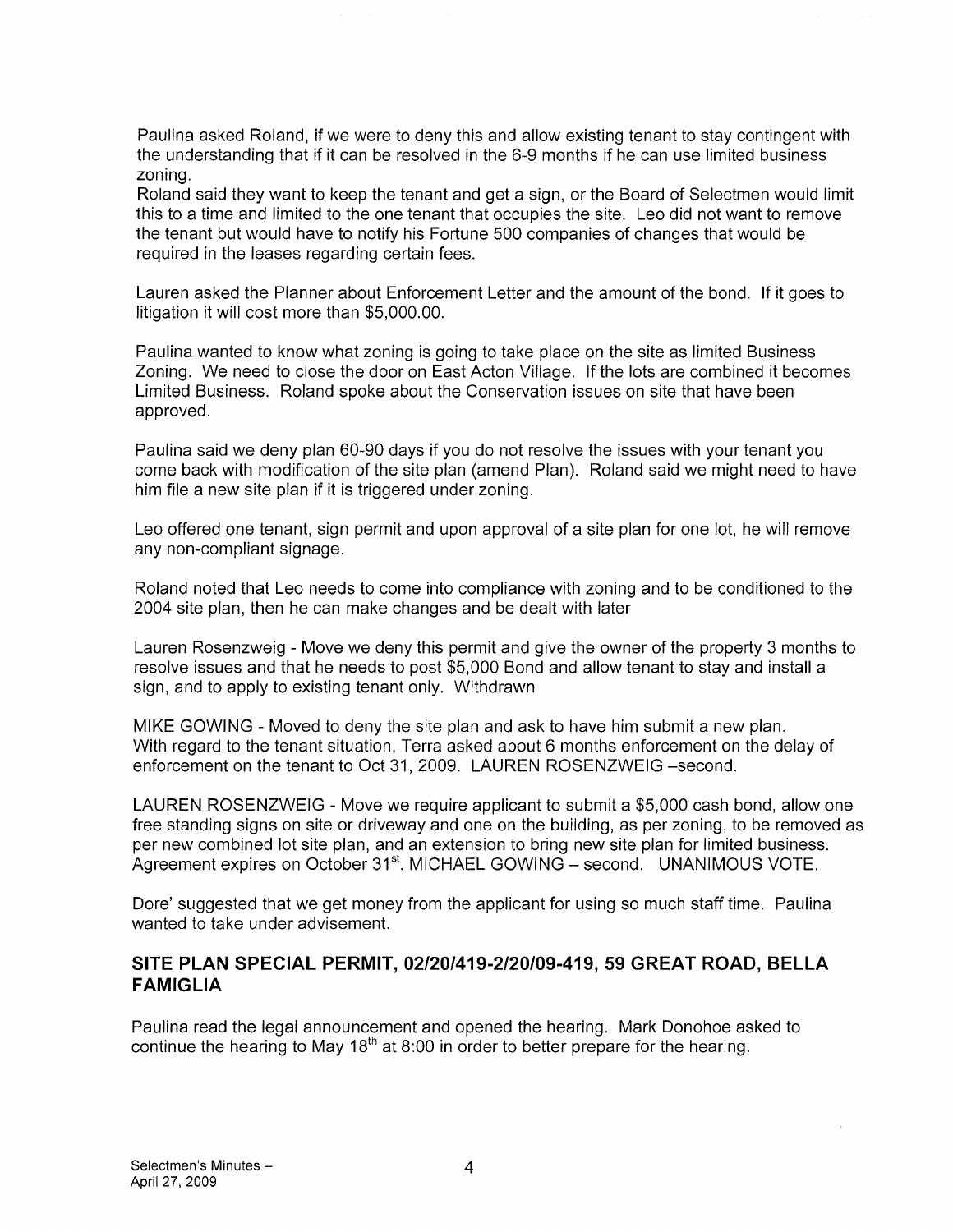## WALKER REALTY TRUST LLC. 348-352 MAIN STREET, NEXT GENERATION CHILDREN'S CENTER

Town Attorney, Art Krieger discussed Chapter 40A State Zoning Act. He spoke about the case law. Art said we cannot prohibit the siting as a right for religious or day care uses. Use is permitted; site plan does not need to be filed. Art spoke about proposed traffic mitigations.

John Petersen, 6 Jackson Drive — Mr. Petersen spoke about Mass General Laws and are they to lessen congestion in the Streets? He spoke about scope of the project.

Walter Foster is representing the neighbors of Isaac Davis Way. He said the Board should write to the ZBA to weigh in in writing to raise issues. They want gates on Isaac Davis Way and wants screening from the building. What happens in the case of the renter leaves. He suggested bond be filed if we are left with a vacant building of this size which can only be used for educational or religious activities, he noted the issue as it related to the Dover Amendment which restricts use.

Richard Logan asked if the daycare is required to be non-profit, Attorney Krieger said no. Mr. Logan said that the traffic is difficult already and trying to get to emergencies is important. He asked that we litigate this.

Karen Eckert — Agawam Road, felt the character of the town and to mitigate the plan. The safety was another concern.

Peter Ashton — Appearing on behalf of Infant Toddler Center. He feels this is an issue that needs the Board to listen to the pubic about this. Peter understands the law but believes this is a policy issue and the Board needs to consider. Impact on other child care providers. Urged the Board to write the Appeals Board.

Pat Leete, Childcare at 394 Mass spoke in opposition on behalf of Early Childcare Advisory Council, and urged the Board to write to a letter to Appeals Board.

Mike Farquar, 9 Agawam Road spoke about dealing with the Kelleher's and they will bulldoze the town. He spoke about the Westford center, and urged the Board to keep it out of Town. If you have to approve put stringent restrictions.

Charlie Kadlec said this is the wrong facility in the wrong place. He asked what is it that our current Reps and Senators could do to help, any action to increase our choice in Acton. Art said we need to bring special legislation to amend. Charlie asked the Board to contact the legislature to let them know,

Mr. Levin, Hosmer Street said we should give the tape of this meeting to the developer. He does not think this proposed use will be supported in Acton.

Terra spoke about the support of the costs to protect ourselves.

Mike asked about the size of the public safety building, it is 23,000 sq. ft. same size as the proposed building

Paulina asked about grandfather clause and when it would go into effect.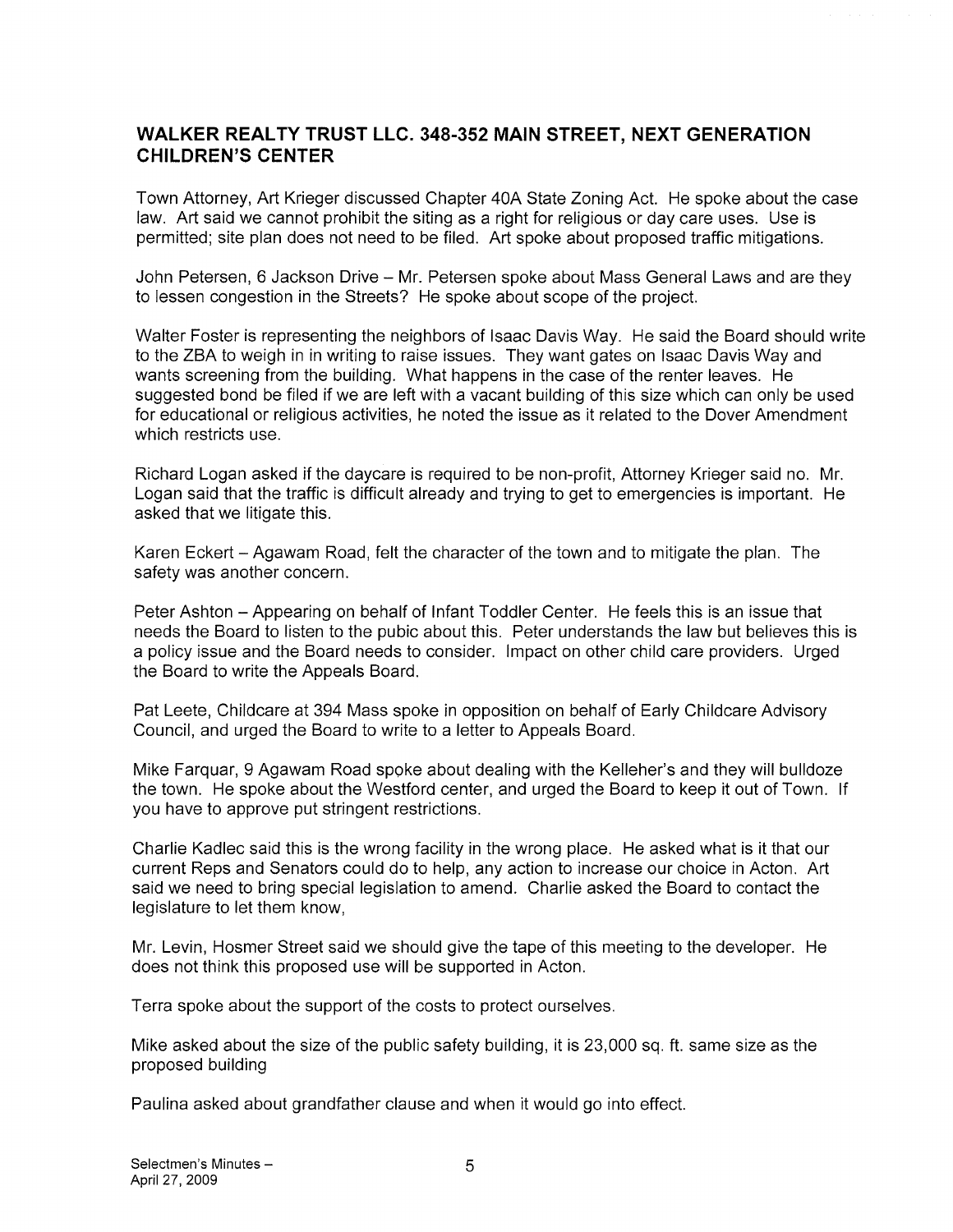Paulina asked if we want to send a letter, what it should say.

Terra asked that we make reference to the Design Review comments. Paulina said they will not be ruling on the look of the building. The ZBA will either affirm the decision of the Building Commissioner, or if the ZBA believes that it is reasonable, she asked that we note FAR and parking lot items as part of denial of this proposed Daycare.

Lauren asked when the State law was developed what was the intention. Atty. Krieger noted in 1990 Dover Amendment was voted to promote day care.

Lauren noted the issues affecting neighbors, Design Review guidelines and to screen direct abutters. We also need to address traffic and traffic safety.

Paulina said we needed to develop a letter to ZBA regarding the Sense of the Board and the Town. If this is going forward, what happens if we try to restrict the size and impacts?

Dore' Hunter, Foster Street spoke about consensus and we need to have the support of the Day care centers clients and owners and play for time. The real card is to try to convenience the owners of the daycare that they are not going to make money.

PAULINA KNIBBE - Move to write a letter to ZBA expressing sense of the Town This project is not supported and encourage them to look closely for reasons to affirm the decision of the Zoning Officer. LAUREN ROSENZWEIG — Moved a friendly amendment to outline what we heard from the citizens tonight, town character, traffic, size, lower numbers at childcare facilities, protection of neighbors currently. LAUREN ROSENZWEIG withdrew her amendment and urged the people here tonight to go to the ZBA meeting on May  $4<sup>th</sup>$  and to voice their concerns to the ZBA.

Paulina noted issues of traffic, size and massing of building, screening to the neighbors, concerns about what happens to the building if its use is abandoned.

Paulina suggested they are Violating Master Plan, defamation of town charter, traffic which will be of great impact the town.

Consensus above — Unanimous vote by the board.

Dick Calendrella urged the people at the meeting to begin a petition to give to the Developer and ZBA asking them to not support this project.

Mark Hudson — asked that we protect our zoning.

Robert Walker, Developer of the project spoke about the voluntary enhancements they have offered and he feels they need to find out what they have agreed to in order to be welcomed in to the neighborhood

Paul Hoff spoke about changing the bylaw to control development